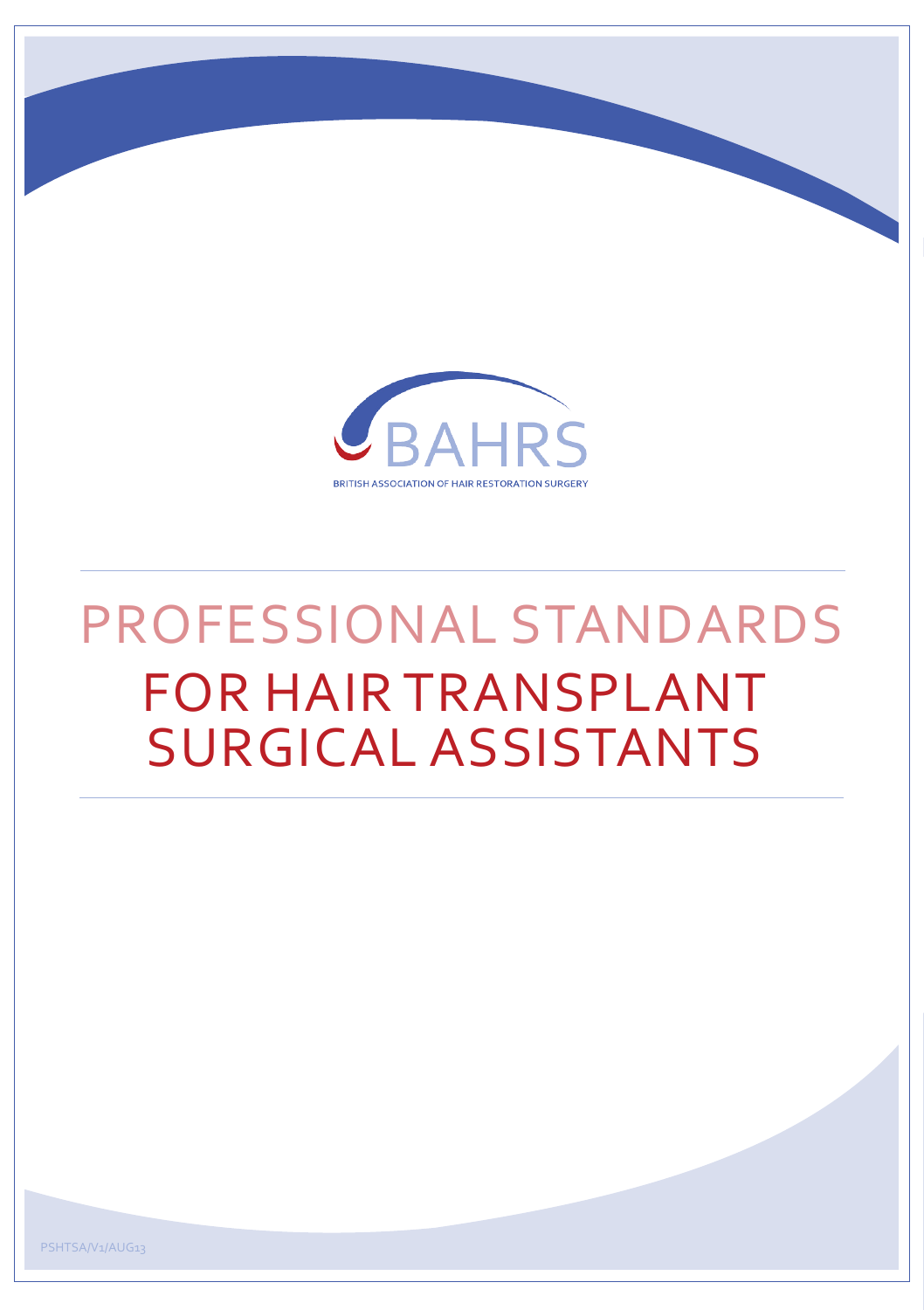

# *BRITISH ASSOCIATION OF HAIR RESTORATION SURGERY (BAHRS) PROFESSIONAL STANDARDS FOR HAIR TRANSPLANT SURGICAL ASSISTANTS*

(AUGUST 2013)

## INTRODUCTION AND THE STATUS OF HAIR TRANSPLANT SURGICAL ASSISTANTS IN THE UK IN 2013

The British Association of Hair Restoration Surgeons (now British Association of Hair Restoration Surgery - BAHRS) was founded in 1996 following the creation of the International Society of Hair Restoration Surgery (ISHRS) in 1993. From 1996 – 2013 BAHRS was an association for Hair Transplant Surgeons only but in July 2013 the membership agreed to extend the remit of BAHRS to include, amongst others, Hair Transplant Surgical Assistants. This was in recognition of the pivotal role they play in the hair transplant procedure and to encourage communication and collegiality similar to that which occurs within the ISHRS.

BAHRS has chosen the term 'Hair Transplant Surgical Assistant' to describe individuals who assist the Hair Transplant Surgeon during the course of a hair transplant procedure. There are many other commonly used terms to describe this role such as hair technician, hair transplant assistant, hair tech, surgical assistant, surgical tech etc. BAHRS has used the term 'Hair Transplant Surgical Assistant' to differentiate the role from more traditional 'surgical assistants'.

Whilst the Professional Standards for Cosmetic Practice document published by The Royal College of Surgeons of England in January 2013 recommends that "only licensed doctors, registered dentists and registered nurses should provide any cosmetic treatments (including laser treatments and injectable cosmetic treatments)" - and by extrapolation assisting in hair transplant surgery - the BAHRS and the International Society for Hair Restoration Surgery (ISHRS) acknowledge that Hair Transplant procedures, and in particular Follicular Unit Transplants by the strip method, require a team of Hair Transplant Surgical Assistants who do not need to hold one of these qualifications.

In the original BAHRS Constitution one of the aims was to advance all aspects of the professional practice of hair restoration surgery to high standards of competence, conduct and ethics and to promote education in appropriate skills. This is applicable to both Hair Transplant Surgeons and Hair Transplant Surgical Assistants and remains a key objective of the revised Constitution.

Another aim of the BAHRS Constitution is to represent members, to assist members to protect their interests, and to offer them support in matters relating to hair restoration surgery practice. Hair Transplant Surgical Assistants come from a wide variety of backgrounds, some with healthcare training (such as Nurses and Dental Technicians) but many without. Prior to July 2013 there was no organisation within the UK to which Hair Transplant Surgical Assistants could apply for professional membership.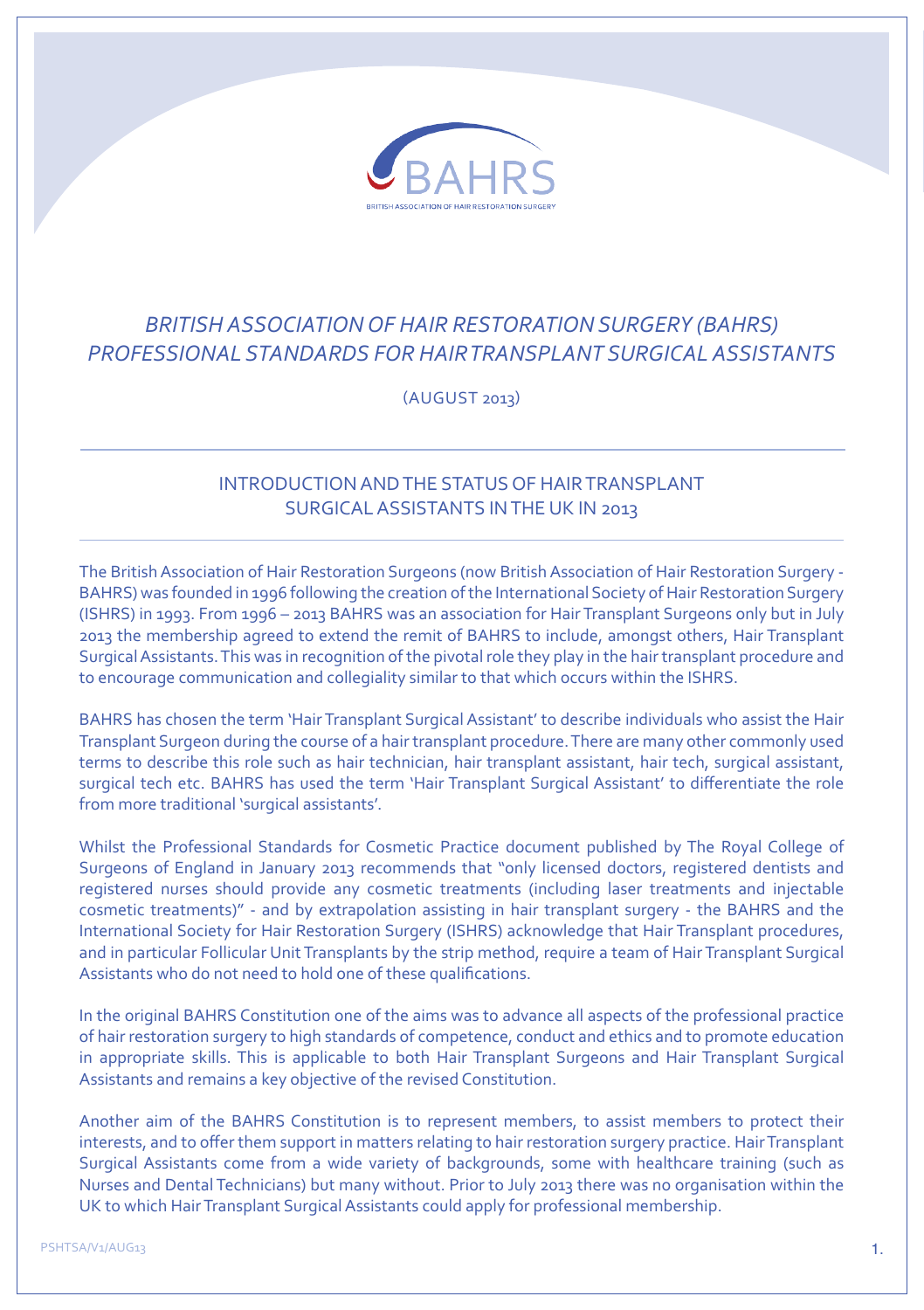

Prior to August 2013 there were also no Professional Standards for Hair Transplant Surgical Assistants in the UK and no Code of Conduct for Hair Transplant Surgical Assistants.

There is no recognised training for Hair Transplant Surgical Assistants in the UK nor are there any formal qualifications required to be a Hair Transplant Surgical Assistant. Individual Hair Transplant Surgical Assistants are usually trained by other Hair Transplant Surgical Assistants or by Hair Transplant Surgeons but the duration and structure of training varies widely from individual to individual.

Royal College of Surgeons Surgical Assistants – College Position Statement in 2011<sup>1</sup> stated "The work of surgical assistants must be properly supervised, monitored and appraised, and must involve surgeons from the relevant departments. Surgical assistants – as with all members for the surgical team - must not work outside their sphere of competence and training. Extending practice beyond the defined clinical remit poses risks to patient safety."

Following the publication of the Review of the Regulation of Cosmetic Interventions by the Department of Health (under the leadership of Professor Sir Bruce Keogh) in April 2013² there is the recognition of a need for greater levels of regulation in all areas of cosmetic practice. It is therefore timely for BAHRS to clarify the roles of Hair Transplant Surgical Assistants and the professional standards expected of those individuals who are Full Hair Transplant Surgical Assistant members

The BAHRS Professional Standards for Hair Transplant Surgical Assistants will be transparent and available for public viewing. All BAHRS Full Hair Transplant Surgical Assistant Members and Affiliate Members who are Hair Transplant Surgical Assistants will commit to adhering to these standards by signing the BAHRS Code of Conduct applicable to them. Failure to adhere to the BAHRS Professional Standards for Hair Transplant Surgical Assistants would result in expulsion from the Association.

All BAHRS Hair Transplant Surgeon members acknowledge that the Hair Transplant Surgical Assistants who work with them are under their supervision and that the Hair Transplant Surgeon is responsible to the patient for ensuring that the quality of care, skill and expertise of the Hair Transplant Surgical Assistant is at a level that complies with the British Association of Hair Restoration Professional Standards for Hair Transplant Surgical Assistants.

#### DEFINITIONS RELEVANT TO BAHRS

BAHRS Full Hair Transplant Surgical Assistant Members as defined in the Association's Constitution are those members who are Hair Transplant Surgical Assistants and who are employed (i.e. have an employeremployee relationship as recognized by law, and the employment is full-time or permanent part-time (as opposed to an independent contractor, partner, part-time, or temporary service provider, or any other business relationship) directly by a Hair Transplant Surgeon who is a BAHRS Full Medical Member or by a Hair Transplant Clinic that also employs a Hair Transplant Surgeon who is a BAHRS Full Medical Member and who supervises them.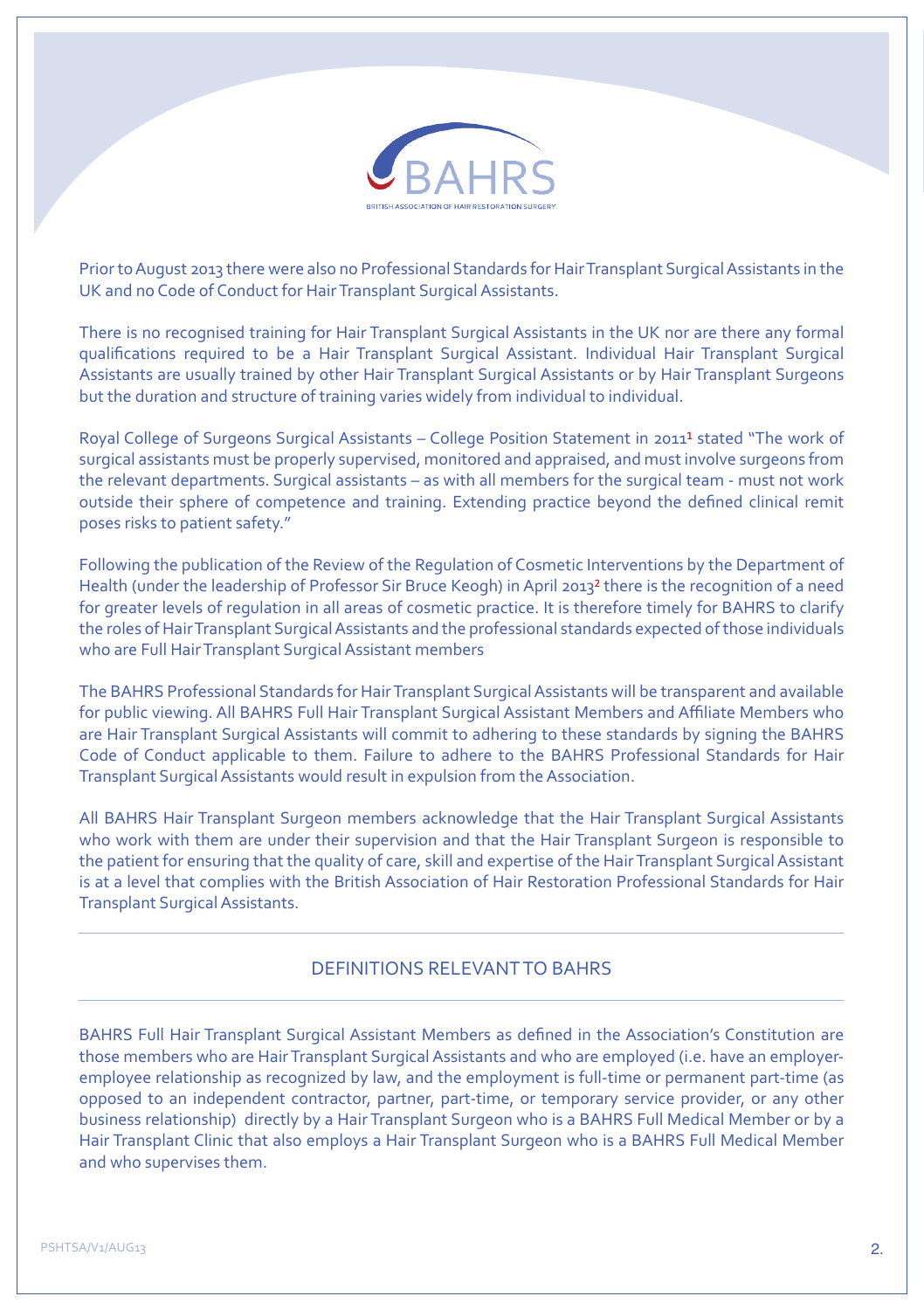

BAHRS Affiliate Members (Hair Transplant Surgical Assistants) as defined in the Association's Constitution are those Hair Transplant Surgical Assistants who are not employed as above.

The Professional Standards for Cosmetic Practice Working Party<sup>3</sup> defined 'cosmetic surgery/practice' and 'aesthetic surgery/practice' as: "Operations and all other invasive medical procedures where the primary aim is the change, the restoration, normalisation or improvement of the appearance, the function and wellbeing at the request of an individual". This definition can be applied to Hair Transplant Surgery.

The Royal College of Surgeons does not have an explicit definition for 'surgery'. BAHRS considers any hair transplant procedure (including Follicular Unit Extraction – FUE) to be a surgical procedure.

The Professional Standards for Cosmetic Practice³ document categorised cosmetic procedures as:

- **Level 1a: Invasive** Medium–high risk; may require general anaesthetic; may require an overnight stay
- **Level 1b: Invasive** Low–medium risk, usually only requires local anaesthetic, out-patient
- **Level 2: Minimally invasive** Lower risk, usually non-permanent/reversible, day case, local anaesthetic if any

Hair Transplant Surgery would be defined as **Level 1b: Invasive** according to this classification.

Hair Transplant Surgery is performed almost exclusively outside the NHS. Therefore, apart from a small number of pro-bono cases, this document assumes that patients will be paying for their surgery.

#### STANDARDS FOR HAIR TRANSPLANT SURGICAL ASSISTANTS

A Hair Transplant Surgical Assistant would not attempt to function independently or make clinical decisions regarding a patient's care without the knowledge of the Hair Transplant Surgeon they work with.

A Hair Transplant Surgical Assistant would not make follicular unit extraction (FUE) incisions and would only extract FUE grafts under the direct supervision of a Hair Transplant Surgeon

A Hair Transplant Surgical Assistant will ensure that they have the same level of occupational health clearance that would be required if they were working in the NHS or a private hospital facility.

A Hair Transplant Surgical Assistant will have Disclosure and Barring Service (DBS) clearance - previously the remit of the Criminal Records Bureau (CRB) – or will have CRB clearance.

A Hair Transplant Surgical Assistant will reassure themselves that their place of work is Care Quality Commission (CQC) registered and approved.

A Hair Transplant Surgical Assistant will reassure themselves that the Full Medical Member or the Organisation that employs them has processes in place for dealing with concerns and complaints raised by patients.